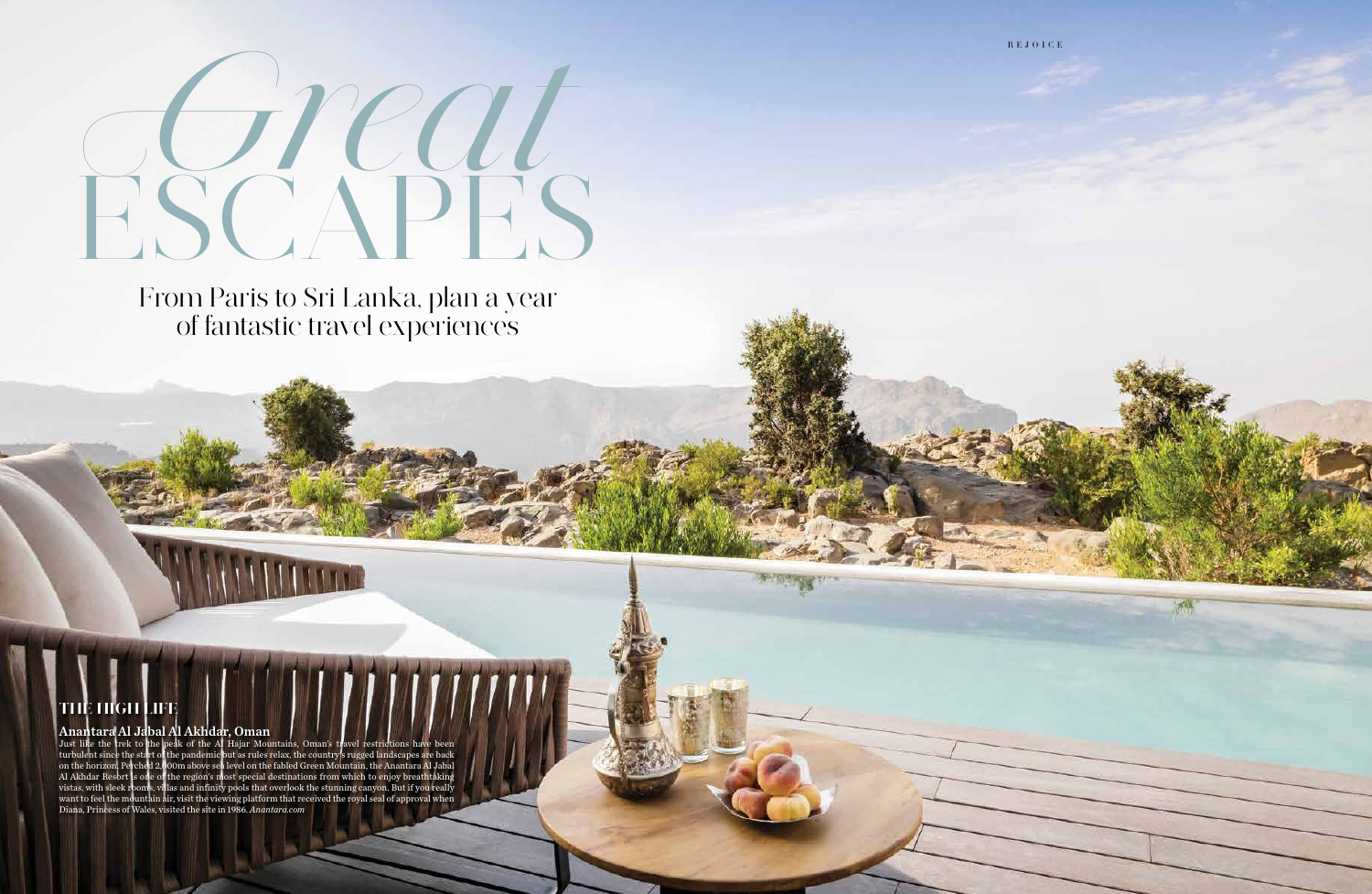

#### Amanwella, Sri Lanka

The beautiful beaches, ancient ruins and tropical greenery of Sri Lanka have been off limits since the pandemic forced border closures. But as travel resumes to the Indian Ocean island, an escape is calling once again. At the top of the travel itinerary is the recently re-opened Amanwella, a blissful coastal retreat that can only be reached via a winding track through mysterious jungle. Perched upon a hillside fringed with coconut palms, above a private golden sand beach that stretches the length of the bay, the rural resort offers the perfect setting to unwind and connect with natural wonders. Guest suites take the tranquil surroundings one step further with private terraces and plunge pools to dip in undisturbed. If you decide to venture beyond the suite, stroll to the resort's open-air yoga deck, check into the spa or take a short drive to the Mawella Lagoon, where you can enjoy canapés at Amanwella's floating lounge. Of course, Sri Lanka deserves more than just a fleeting visit, but if you're limited to just one more stop then it has to be the sister resort of Amangalla. Just over an hour's drive away, situated within the ramparts of Sri Lanka's 17th-century Unesco World Heritage Site, Galle Fort. Both jewels in Sri Lanka's treasure chest, the Aman hotels are hidden gems indeed. *Aman.com* 

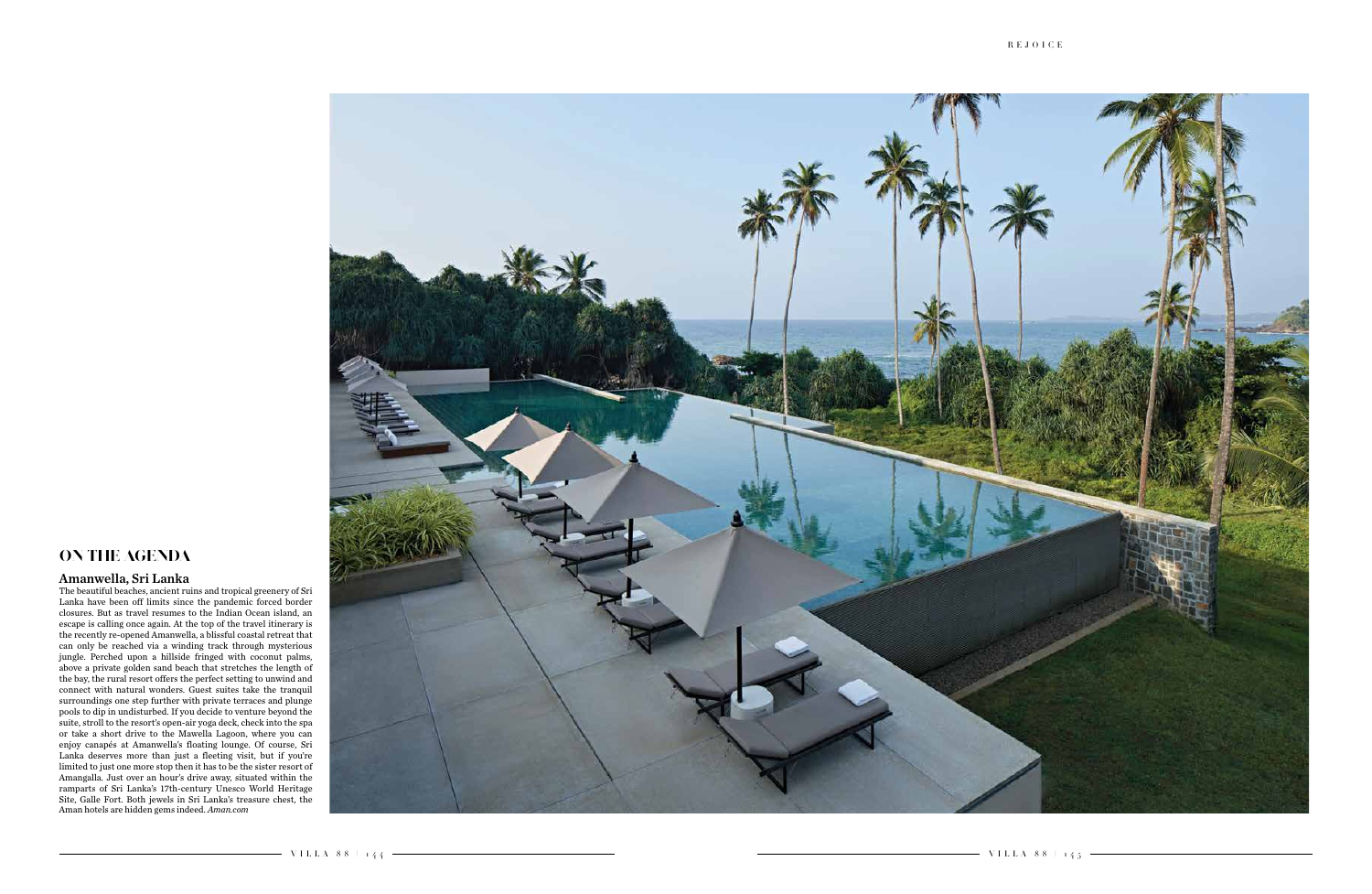# JET-SET SAFARI

#### Roar Africa

Labelled as the 'Greatest Safari on Earth,' Roar Africa's extraordinary trip has a lot to live up to. But with a private jet on board, luxury resorts planned ahead and an ethos that remains rooted in humanity, while striving to be as sustainable as possible, it's no surprise that this once-in-a-lifetime experience goes way beyond first class. The itinerary transports ten guests across the globe in unbridled luxury (an Emirates A319), traveling to four iconic African destinations that promise adventure, natural wonders and spectacular scenery. Before guests embark the private jet, the trip begins at the Bulgari Resort Dubai, followed by the exclusive voyage to Zimbabwe's breathtaking Victoria Falls, onto the Okavango Delta in Botswana (the largest inland delta in the world), via Kenya's Great Migration, and a stopover to see the world's last wild mountain gorillas in the forests of Rwanda. Alongside a hand-picked selection of plush resorts to relax in, intimate encounters with wildlife and conservation change-makers, this is the trip of a lifetime. Taking place only once a year, prior booking in a must, with slots now available for August 2022 and 2023. *Roarafrica.com* 







# SWISS DREAMS

As the end of the year approaches, you're probably in need of a complete mind, body and sleep overhaul — and there's only one place for it. Sat between the Swiss Alps and the shores of Lake Geneva, the world-renowned Clinique La Prairie has introduced a truly transformative Better Sleep Program, aiming to help insomniacs and those who suffer from disrupted sleep. Through a combination of medical diagnosis, state-of-the-art technologies, stress-relieving techniques and holistic treatments, the wellness destination will work to solve sleep woes and help you rediscover the magic of shut eye. A full nine hours of slumber sounds like a dream. *Ciniquelaprairie.com*



# EAST END COOL

## Canopy London

London's lively East End has a new hotel on the block, as the eco-conscious Canopy by Hilton makes its debut in the UK. Reflective of the rich culture and history of the area, the hotel's interior design is inspired by the Huguenot silk weavers who settled in Spitalfields during the 17th century. The cool and eclectic East End vibe is carried throughout the 340-room property, from the artworks in the hallway (celebrating Whitechapel's contemporary arts scene) to food (made with local, sustainable ingredients). Also boasting epic panoramic views of the city, the hotel is the perfect base for bustling city break. *Hilton.com/canopy* 

#### Clinique La Prairie, Switzerland